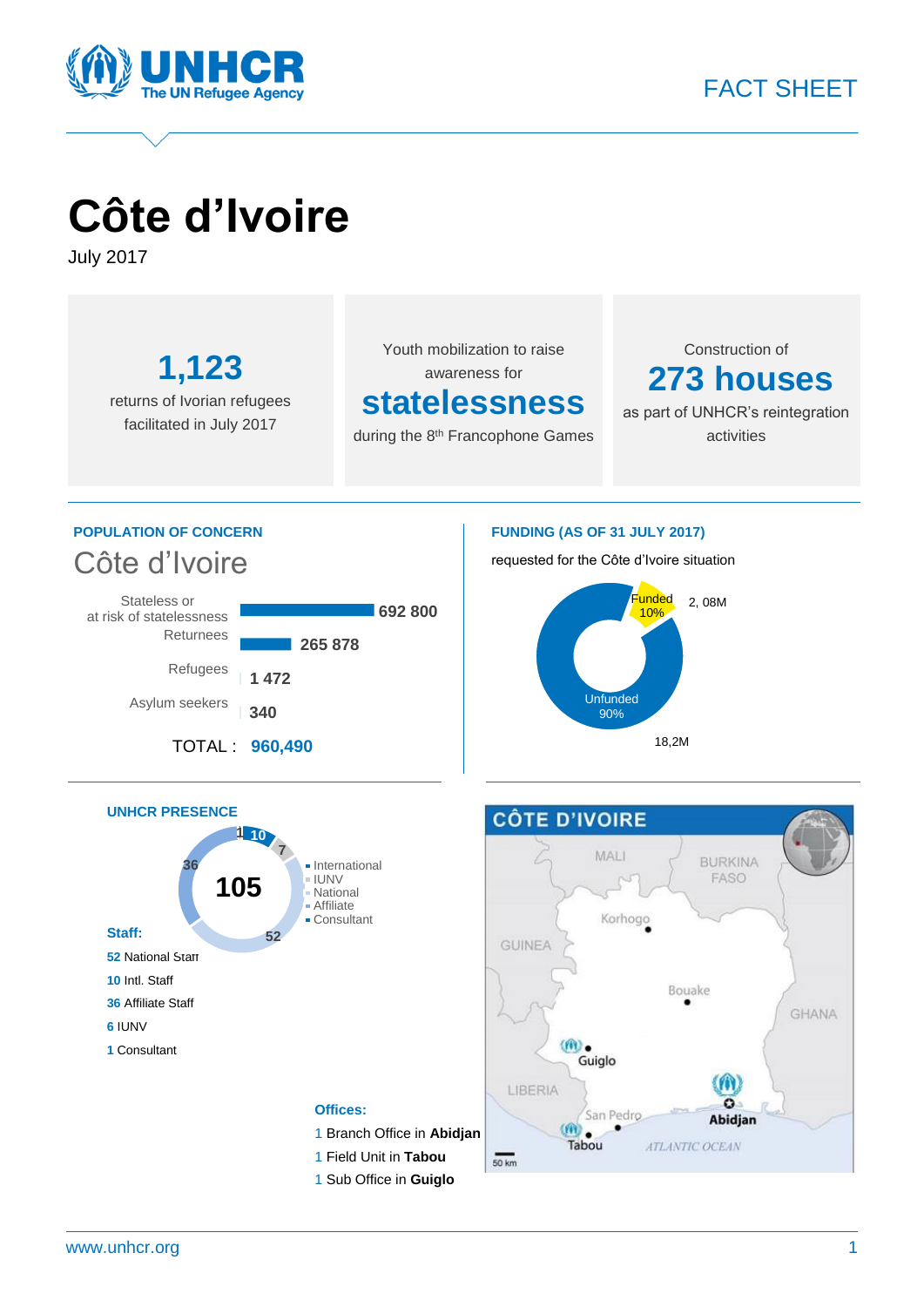

## Activities - Highlights

#### **Voluntary Repatriation of Ivorian Refugees**

■ Since 2015, a total of 26,772 Ivorian refugees have returned to their home country with support from UNHCR and its partners. The majority - 25,964 men, women and children - arrived from Liberia, while 812 returned from other countries such as Togo, Mali, Gambia and Senegal. In July 2017 alone, UNHCR facilitated 1,123 voluntary returns.



*Arrival of a convoy at the transit center Toulepleu on 11 July 2017.*

■ On 12 July 2017, UNHCR welcomed a convoy of 92 Ivorian refugees from Mali at the "Zegoua" border, between Cote d'Ivoire-and Mali. Since January 2017, a total of 196 people have returned from Mali through the UNHCR Voluntary Repatriation program.



#### **Monthly Breakdown of Facilitated Returns since December 2015**

#### **Refugees**

- After visiting the **transit center** run by ASAPSU in Marcory Anoumabo in the South of Abidjan, UNHCR's protection staff recommended to reinforce the security of the center and to create a recreational space to strengthen the social cohesion among inhabitants and residents. The center has eight rooms with a total capacity of 38 people. It accommodates refugees with health problems, and is also used for repatriations as needed.
- UNHCR, together with its partners SAARA and ASAPSU, continues to facilitate the administrative process for refugees and asylum seekers through a **one-stop shop in Abidjan**, launched in January 2017. At the shop, refugees can seek support regarding questions related to education,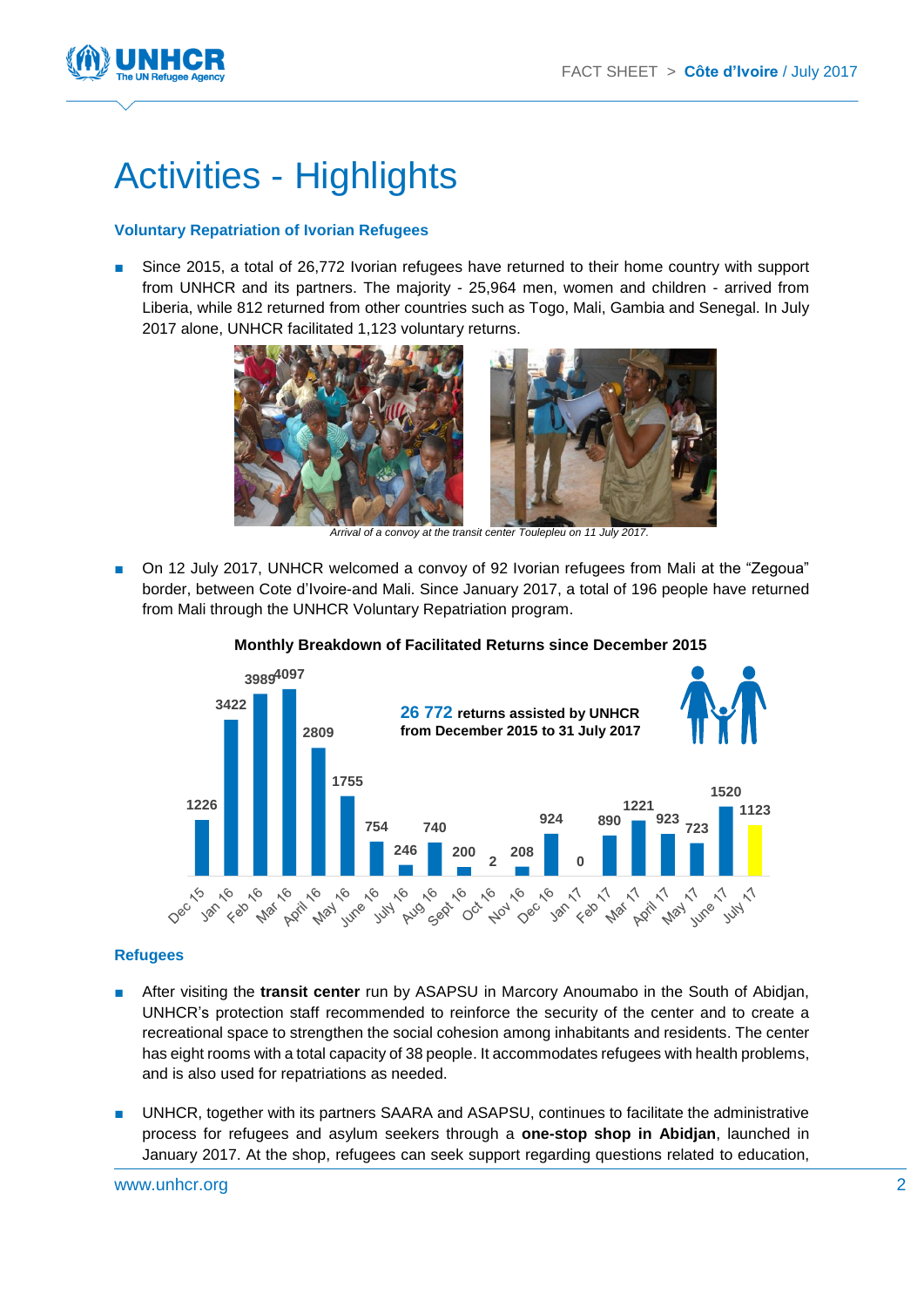

repatriation, health and Income Generating Activities (IGAs) as well as issues related to protection and security concerns. In July 2017, over 140 people solicited the shop for various reasons.

#### **Reintegration Activities (Highlights)**

- **Social Cohesion**. UNHCR continued its awareness-raising campaign on social cohesion and peaceful conflict resolution. The fourth out of six participatory theater workshops planned in 2017 was held in Gatouo, in the West of Cote d'Ivoire. It addressed the causes and consequences of land disputes and encouraged non-violent solutions.
- **Shelter.** The selection of beneficiaries for a UNHCR-funded shelter project has been completed. A total of 273 houses will be constructed in different localities in the West and South-West of Cote d'Ivoire. UNHCR's implementing partner Caritas has set up shelter committees and started distributing construction toolkits to the beneficiaries.
- **Rehabilitation**. The construction and rehabilitation of classrooms in Zeagle, Tuambly and Doualeu is ongoing. The rehabilitation of a health center in Diboke is about to be completed.

#### **Resettlement**

■ As part of the resettlement process in Tabou, 28 cases of 86 refugees have been submitted for resettlement and are currently awaiting the decision of the resettlement countries. The identification of new cases for possible resettlement is ongoing.

#### **Gender Based-Violence (GBV)**

■ Theater plays in Glangleu and Petit Guiglo in the South West addressed the causes and consequences of Gender Based Violence among the population. Particular focus was put on the sexual abuse of minors.

#### **Statelessness**

- UNHCR, along other organizations, is actively engaging with the "NGO coalition to combat statelessness" to enhance the coordination among non-state actors and thus tackle the issue of statelessness more efficiently. In July 2017, the coalition adopted its charter, elected auditors and chose the NGO "Association des Femmes Juristes" to chair the coalition during the first year.
- Together with the legal clinic of Guiglo, UNHCR animated two radio shows with the objective of raising awareness for birth registration and statelessness. The shows were aired on local and regional radio channels.
- During the 8th edition of the Francophone Games, which were held in Abidjan from 21 to 30 July 2017, UNHCR mobilized a group of 50 young supporters to draw attention to the risk of statelessness. At the same occasion, UNHCR animated a stand, together with other UN agencies, to sensitize visitors to HIV/AIDS.



*Awareness-raising for HIV/AIDS (stand) and the fight against statelessness (group mobilization) during the 8th Francophone Games. © UNHCR / Daouda Guirou*